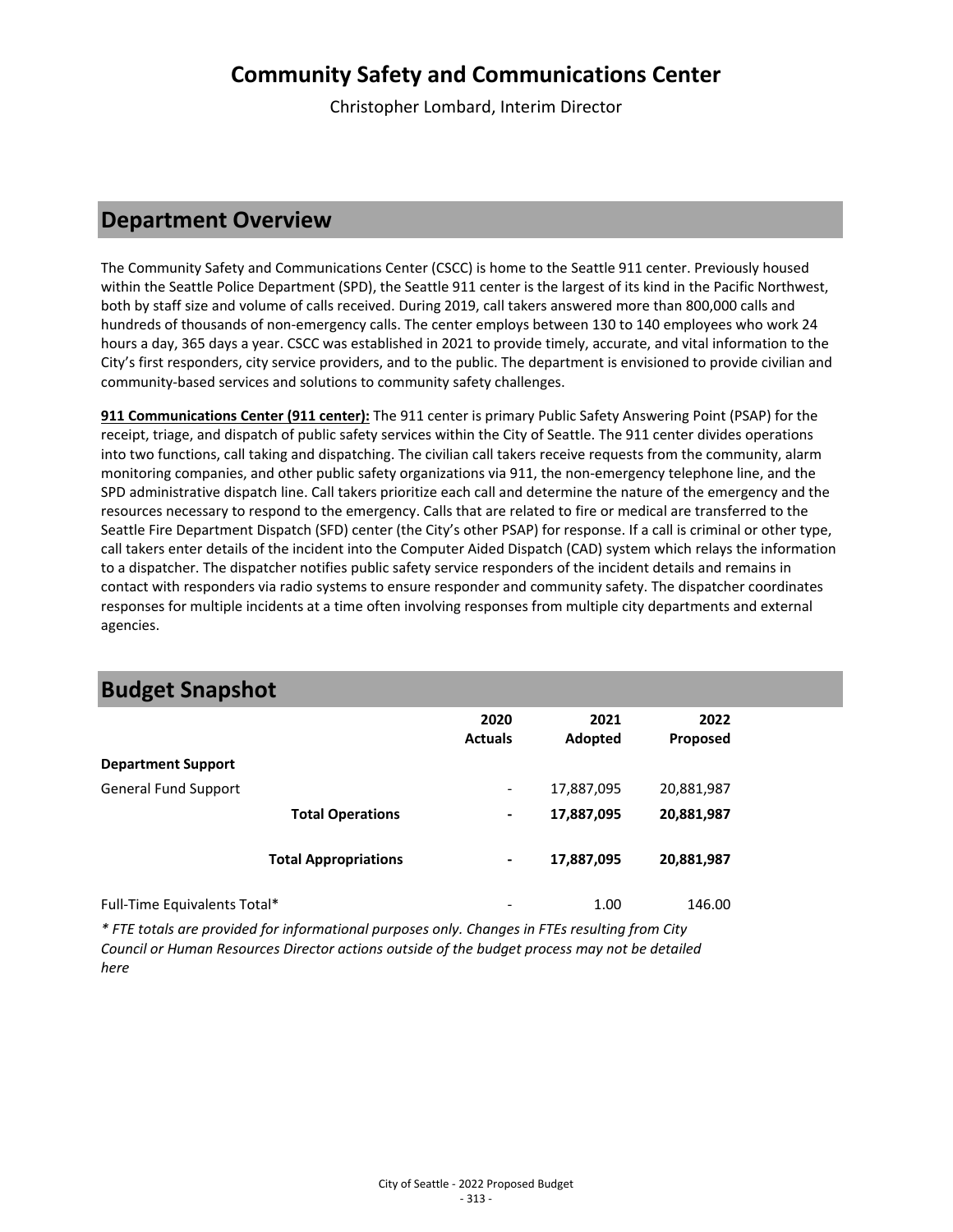## **Budget Overview**

[Ordinance 126237](https://seattle.legistar.com/LegislationDetail.aspx?ID=4940984&GUID=4E519AC2-0750-4936-91D4-13CD9C63AF03) transferred the 911 center from SPD to CSCC effective June 1, 2021. Since the transition, the department has worked to identify internal ongoing needs as an independent department and integrate nonuniformed and alternate methods of dispatch.

In 2021, CSCC began the process of implementing a protocol dispatch system. This project will help the 911 center standardize operational structures to call taking, reduce bias among call takers, and begin to operationalize dispatching non-uniformed and alternative response to uniformed police. In addition, CSCC is working closely with the Seattle Fire Department (SFD) to stand up a new triage response team. This team will respond to calls for welfare checks and persons down that do not require a uniformed police or fire response.

To support operations as an independent department, the 2022 Proposed Budget includes staffing to help stand up back of the house administrative support. This administrative support was previously provided by SPD, and due to the size of the 911 center, will require an internal team to handle these functions. Additionally, the department will assist in the execution of two IT projects to improve employee performance management and collect additional information about 911 calls. More information about these projects is contained in the budget book section for Seattle IT.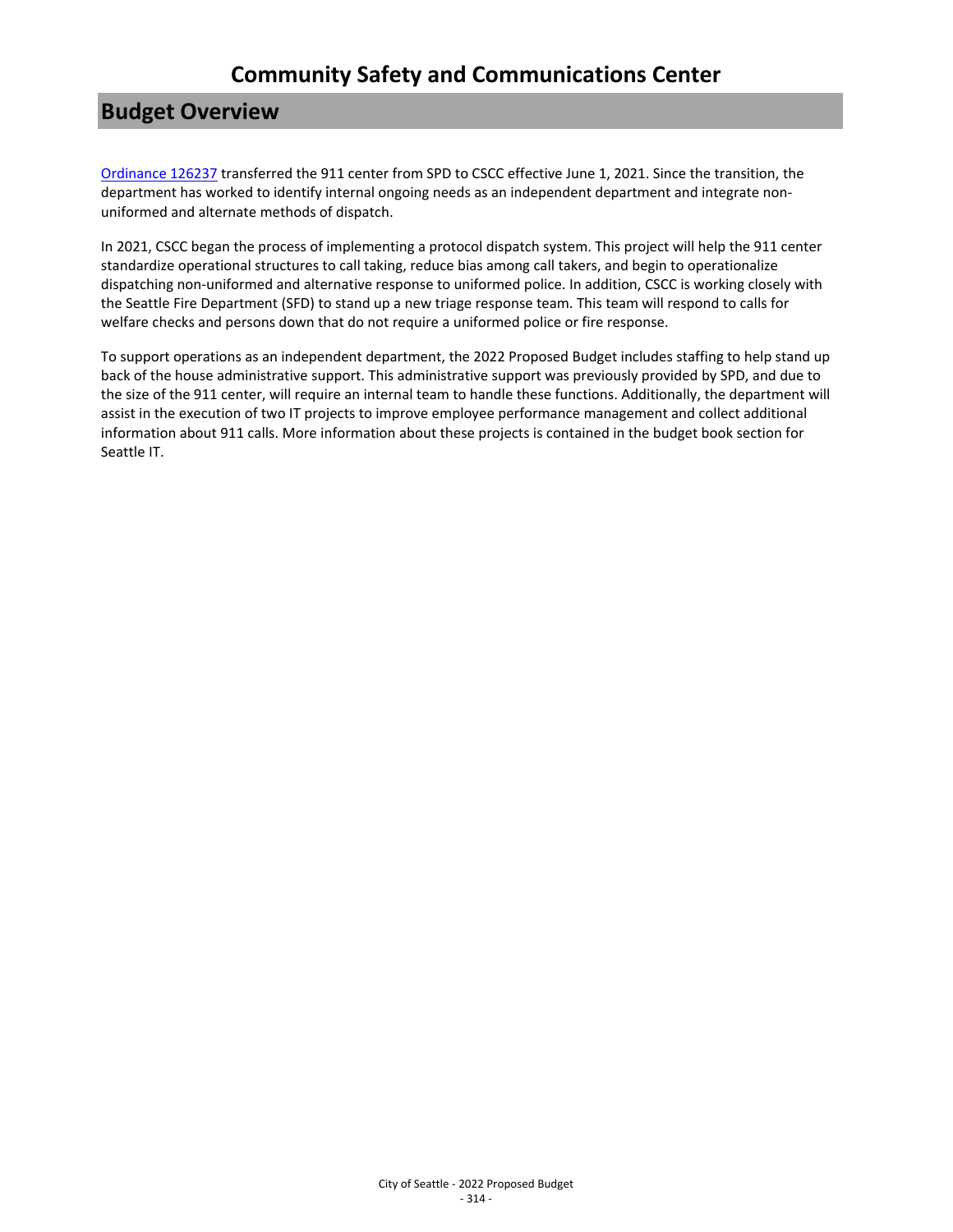## **Incremental Budget Changes**

### **Community Safety and Communications Center**

|                                                       | <b>Dollars</b> | <b>FTE</b> |
|-------------------------------------------------------|----------------|------------|
| 2021 Adopted Budget                                   | 17,887,095     | 1.00       |
| <b>Baseline</b>                                       |                |            |
| 911 Center and PEO Unit Budget Realignment            | (17,887,095)   |            |
| Annualize the 911 Center Budget                       | 17,929,854     | 140.00     |
| <b>Proposed Operating</b>                             |                |            |
| Back of House Staffing for Administrative Support     | 726,037        | 4.00       |
| Deputy Director for the CSCC                          | 230,958        | 1.00       |
| Fund a Technical and Operational Study for 911 Center | 150,000        |            |
| <b>Proposed Technical</b>                             |                |            |
| <b>Baseline Adjustments for Personnel Costs</b>       | 12,199         |            |
| Citywide Adjustments for Standard Cost Changes        | 1,832,940      |            |
| <b>Total Incremental Changes</b>                      | \$2,994,893    | 145.00     |
| <b>Total 2022 Proposed Budget</b>                     | \$20,881,987   | 146.00     |

## **Description of Incremental Budget Changes**

| <b>Baseline</b>                                                                                 |                                                                                                                                                                                                                                     |  |  |
|-------------------------------------------------------------------------------------------------|-------------------------------------------------------------------------------------------------------------------------------------------------------------------------------------------------------------------------------------|--|--|
| 911 Center and PEO Unit Budget Realignment                                                      |                                                                                                                                                                                                                                     |  |  |
| Expenditures                                                                                    | \$(17,887,095)                                                                                                                                                                                                                      |  |  |
| can be properly annualized in CSCC, and the PEO unit budget can be properly annualized in SDOT. | This item zeros out the 2021 Adopted Budget for CSCC. The 2021 Adopted Budget contained funding for the 911<br>center and the PEO unit for a portion of the year. This change request zeros out the budget so the 911 center budget |  |  |

| <b>Annualize the 911 Center Budget</b> |              |
|----------------------------------------|--------------|
| Expenditures                           | \$17,929,854 |
| <b>Position Allocation</b>             | 140.00       |

This item annualizes the 911 center positions and budget. As part of the 2021 Adopted Budget, the 911 center's budget was split across SPD and CSCC. This request fully funds the 911 center by consolidating all funding from SPD into CSCC.

#### **Proposed Operating**

Expenditures \$726,037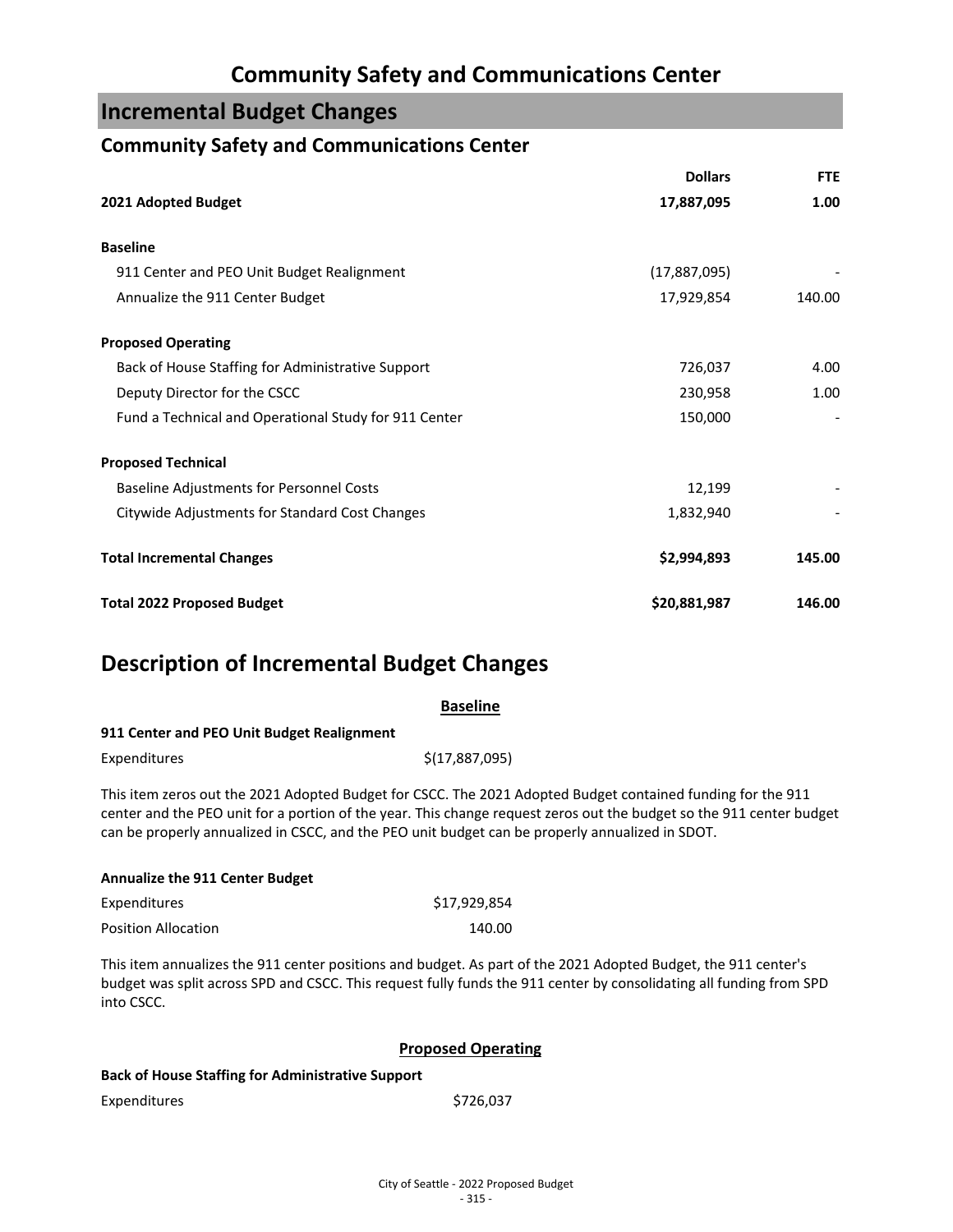Position Allocation **4.00** 

This change request adds 4.0 FTE (Principal Accountant, Payroll Supervisor, Sr. Personnel Analyst, Strategic Advisor 1) for CSCC administrative needs. These positions will help CSCC stand up independent finance, budgeting, and human resources operations that will support the day to day needs of the department.

| <b>Deputy Director for the CSCC</b> |           |
|-------------------------------------|-----------|
| <b>Expenditures</b>                 | \$230.958 |
| <b>Position Allocation</b>          | 1.00      |

This item adds a Deputy Director and position funding to CSCC. Under SPD, the 911 center had a Deputy Director that carried out these responsibilities, and this position was not transferred to CSCC. The Deputy Director will manage high-level functions such as labor relations, public information requests, and developing and implementing department policies.

#### **Fund a Technical and Operational Study for 911 Center**

Expenditures \$150,000

This item funds a one-time study for the 911 center. As an independent department from SPD, the 911 center will need further assistance to develop their own policies, identify gaps as an independent agency, and plan to integrate non-uniformed and/or alternate methods of dispatch. This funding will be used to hire a consulting form to perform these services. The scope of work is to be finalized during negotiations with the selected firm.

|--|

#### **Baseline Adjustments for Personnel Costs**

This centrally administered change adjusts appropriations to restore the annual wage increase for non-represented Executives, Managers and Strategic Advisors, which was forgone in 2021 due to financial constraints.

#### **Citywide Adjustments for Standard Cost Changes**

| Expenditures | \$1,832,940 |
|--------------|-------------|
|--------------|-------------|

Citywide technical adjustments made in the baseline phase reflect changes to internal services costs, including rates from the Department of Finance & Administrative Services, Seattle Information Technology Department, Seattle Department of Human Resources, and for Judgement and Claims, healthcare, retirement and industrial insurance charges for the department. These adjustments reflect initial assumptions about these costs and inflators early in the budget process.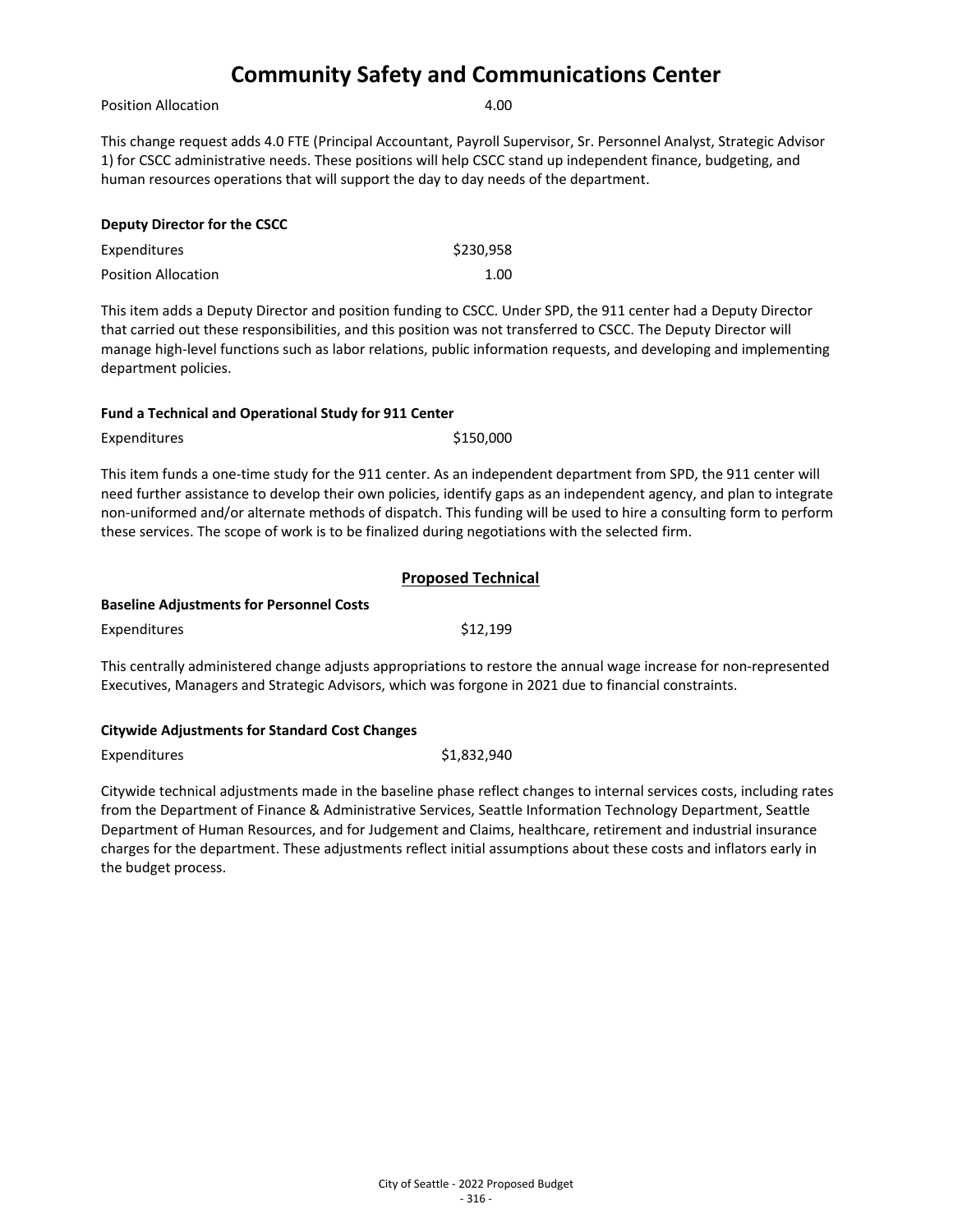# **Expenditure Overview**

| <b>Appropriations</b>                                         | 2020<br><b>Actuals</b> | 2021<br>Adopted | 2022<br><b>Proposed</b> |
|---------------------------------------------------------------|------------------------|-----------------|-------------------------|
| CS - BO-CS-10000 - Community Safety and Communications Center |                        |                 |                         |
| 00100 - General Fund                                          |                        | 17,887,095      | 20,881,987              |
| Total for BSL: BO-CS-10000                                    | ۰                      | 17,887,095      | 20,881,987              |
| <b>Department Total</b>                                       | ۰                      | 17,887,095      | 20,881,987              |
| Department Full-Time Equivalents Total*                       |                        | 1.00            | 146.00                  |

*\* FTE totals are provided for informational purposes only. Changes in FTEs resulting from City Council or Human Resources Director actions outside of the budget process may not be detailed here*

# **Budget Summary by Fund Community Safety and Communications Center**

|                             | 2020<br><b>Actuals</b>   | 2021<br>Adopted | 2022<br>Proposed |
|-----------------------------|--------------------------|-----------------|------------------|
| 00100 - General Fund        | $\overline{\phantom{a}}$ | 17.887.095      | 20,881,987       |
| <b>Budget Totals for CS</b> | $\blacksquare$           | 17.887.095      | 20,881,987       |